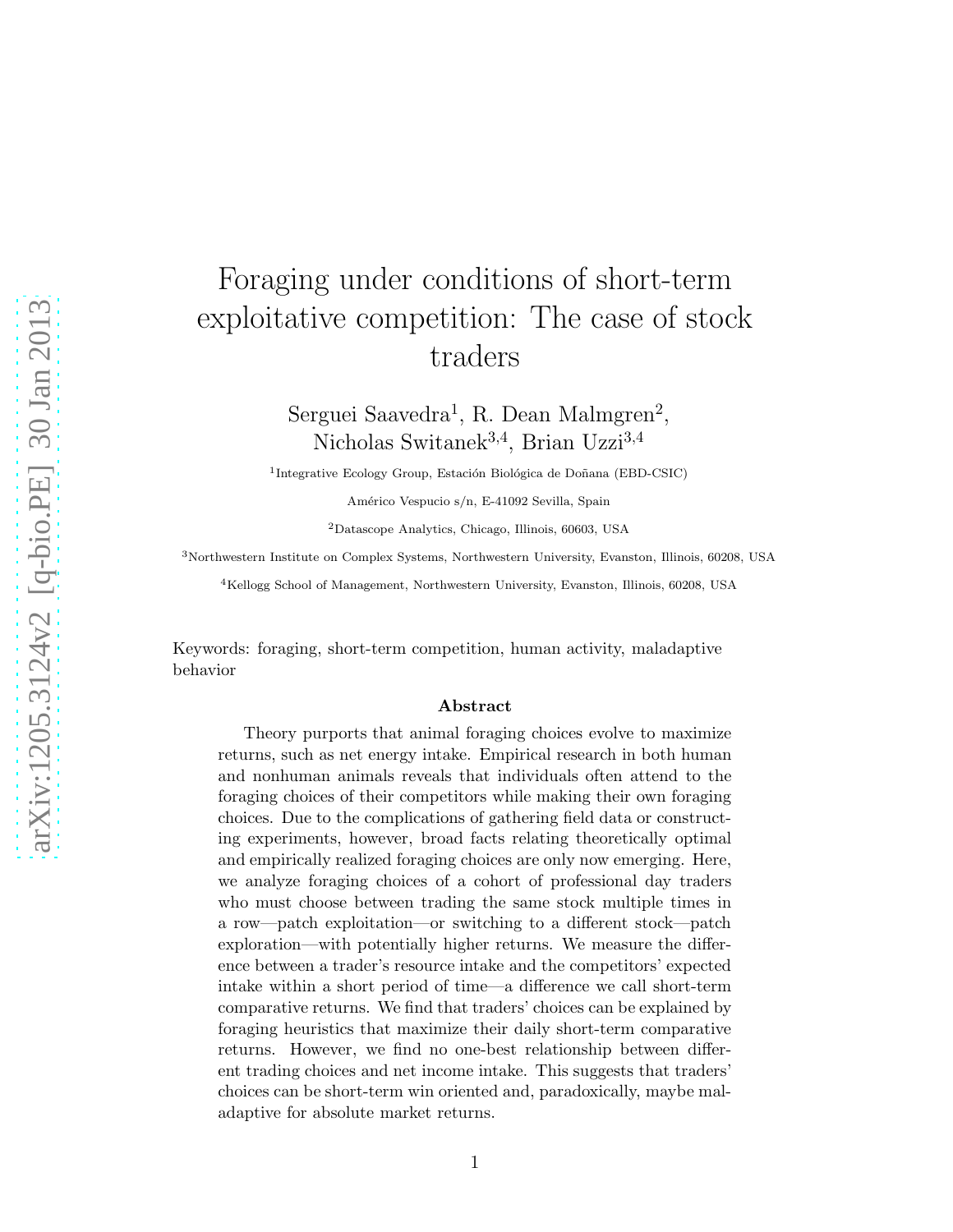### 1 Introduction

Animals face a recurring alternative between continuing to forage in a patch or gambling on switching to a different patch with possibly better returns  $(1-3)$ . Optimal foraging theory purports that animal foraging choices have been shaped by natural selection and should maximize absolute fitness  $(4-7)$ . Similarly, optimal foraging theory considers that both human and nonhuman animals can take into account the foraging choices of their competitors while making their own choices  $(8-18)$ . Thus, interactions among competitors are increasingly important to understanding how real foraging choices can be shaped as animals compete for resources (*19–26*). Competitive interactions are typically of two types: exploitative competition, when different animals consume common limited resources (e.g., two predators hunting the same prey) (*19–21*); and interference competition, when direct interactions such as territoriality negatively affect the foraging of other animals (*20–22*). Yet, broad empirical facts on the link between optimal and real foraging choices are scarce due to the complication of gathering field data or constructing experiments (*27*).

Importantly, biological and socio-economic systems share many common features in terms of distributed resources and competition, and thus financial systems have provided a fruitful and intriguing setting to test biological theories of behavior because of their high quality quantifiable and dynamic behavioral data (*20, 28–32*). As far as we know, however, financial traders have not been examined from the perspective of foraging. Day traders face the classical foraging trade-off of trading the same stock multiple times in a row—patch exploitation—or switching to a different stock—patch exploration. For instance, each trader can trade multiple stocks within a class of stocks she has expertise in (e.g., technology stocks, banks stocks, transportation stocks, etc.) and is faced with the foraging choice of buying and selling the same stock multiple times in a row (e.g. buy a stock at a low price and vice versa for selling) or switching their trading to a different stock where returns are potentially higher (Fig. 1). By analogy to foraging in a physical habitat where energy is invested in traveling and hunting, traders either exploit the returns related to one stock (i.e., a patch) or explore a different patch while potentially experiencing cognitive costs for switching between patches (*33–36*). Moreover, the returns in each patch are shaped by exploitative competition, where the foraging choices of other traders, even within a short period of time, can increase or decrease the quality and availability of resources as they choose to buy or sell their stocks (*37*). Thus, if a trader is willing to buy and the majority of traders are also buying then the stock price increases, in turn, the trader's return will be reduced. In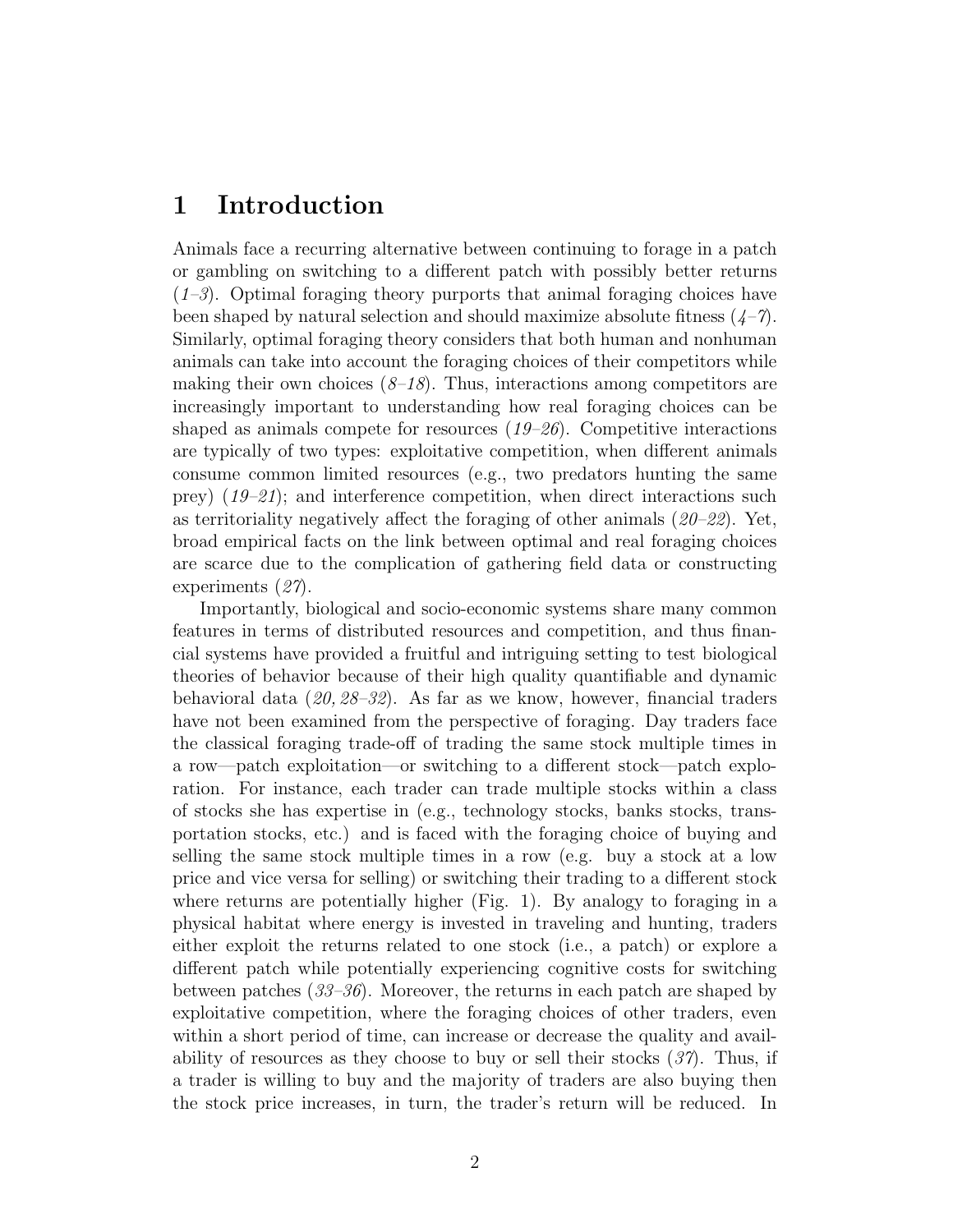this paper we investigated the extent to which professional traders' exploration and exploitation choices can be explained by foraging heuristics that respond to short-term competition with other traders. Additionally, we analyzed whether traders' trading choices are associated with their net income intake. A significant relationship would mean a real correspondence between trading choices and absolute returns; whereas a lack of relationship would suggest a maladaptive behavior for absolute market returns.

### 2 Material and methods

We studied the second-by-second trading decisions of day traders at a typical small-to-medium sized trading firm from January 1, 2007 to December 31, 2008. We recorded when a trader begins to trade a stock, how much he subsequently traded the same stock, and when he switched to explore a different stock. In our data, traders typically  $(> 90\%$  of the time) made more than 10 transactions, and more than 3 switches, per day (Fig. 2). These novel data cover more than 300 thousand trades made on approximately 3000 different stocks across a very wide range of sectors and on various exchanges, mostly from NYSE, the "blue chip" exchange, and NASDAQ, the exchange known for high tech and volatile stocks. In particular, the stocks include high technology firms, diversified financials, shipping, natural resources, construction, chemicals, insurance, steel, etc. The top 5 stocks traded at the firm over our time period in terms of number of trades and volume were JP Morgan Chase & Co., Mechel Steel Group Oao, Goldman Sachs Group, Apple Inc., and Potash Corporation of Saskatchewan Inc.

A typical small-to-medium day trading firm invests the money of the owners of the firm in stocks and hires traders to make the firm's investments. Day traders make only intraday trades; they typically do not hold inventories of stocks beyond a single day. Rather, they enter and exit positions each day during normal trading hours of 9:30 AM and 4:00 PM (EST). Our day traders are "point-and-clickers." They make trades in real time 98% of the time (the 1.2% of the trades done algorithmically were omitted and did not affect the results). Though they sit in the same firm, day traders typically trade different stocks from each other and trade independently of each other. Trading different stocks diversifies the firm's holdings, exploits specialized trading knowledge, and avoids accidentally trading against each other's positions. These dynamics mean that traders have little incentive to mimic each other's trades, information gathering behavior, or trading decisions. The firm was located in the US.

Our sample of day traders under study was 30. This sample of 30 traders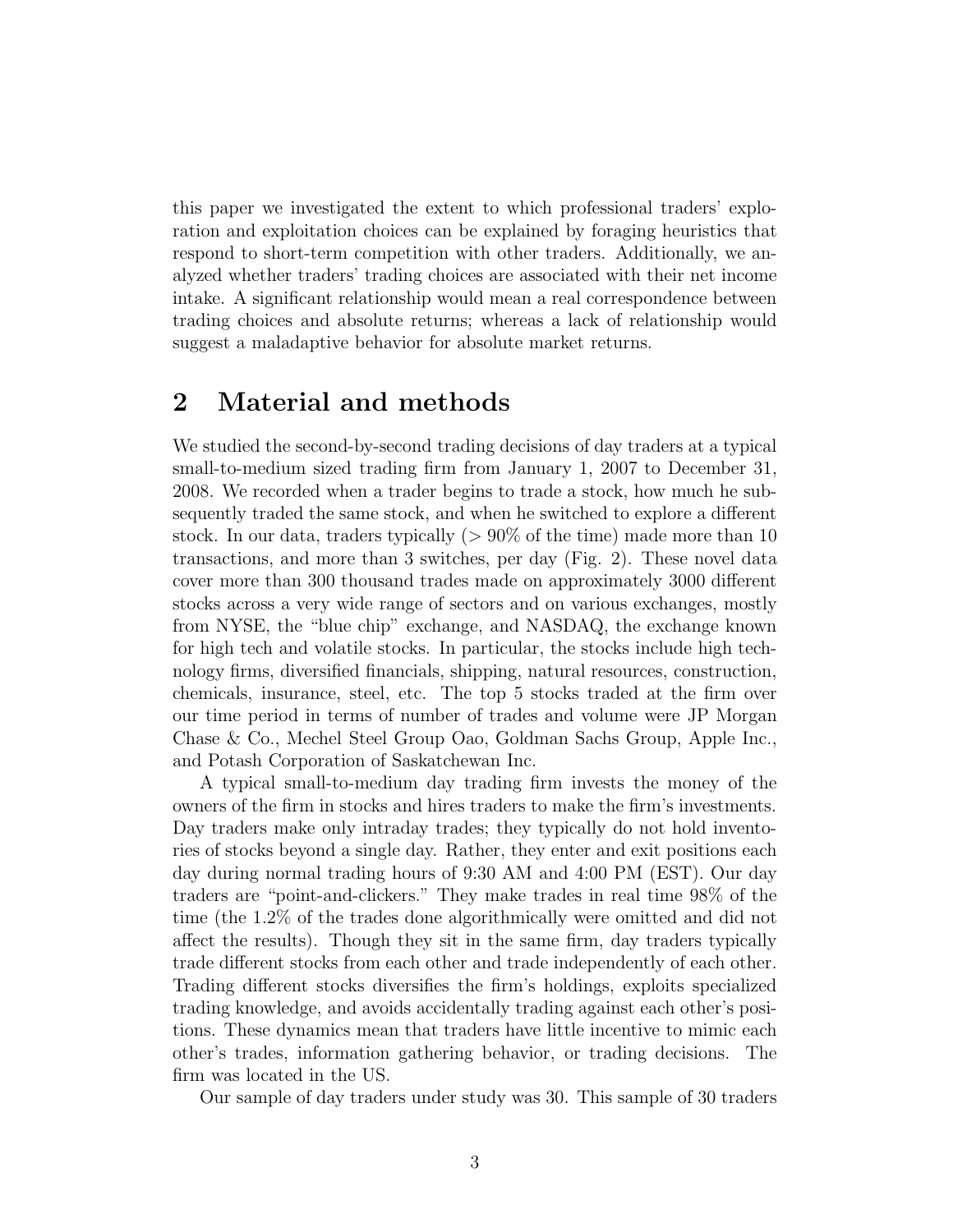was the full number of traders for which there was complete data on all decisions and behaviors measured over our observation period. By contrast, the other traders at the firm  $(n = 36)$  all worked for truncated interludes or worked erratically, which made their measurement unbalanced and unsystematic, and vulnerable to selection and small sample size biases (*38*). All traders at the firm were men of an average age of 35 years old and a range between 22 and 50 years of age. They used the same technology to trade, had access to the same public information sources, and were subject to an equivalent incentive scheme. Traders were paid a base salary plus commissions on trades. The firm did not share with us their commission formula. They did indicate that like typical firms, the commission was based on end of the day earnings over a range of time to remove as possible chance fluctuations.

At the time of observation, our sample of traders traded about half of the stocks available on these exchanges on average. It is likely that the specific company stocks that were not traded were ones that lent themselves to holding long-term positions rather than trading on intraday shifts in price. All trading related data was automatically captured by the firm's trading system, which is specially designed for accuracy in recording, and used by most other firms in the industry. This automated and electronic capture system works unobtrusively to avoid interference with trading. The capture system fulfills US Securities and Exchange Commission requirements that all trades be recorded and archived for up to 7 years. The net income data were calculated by the firm using standard industry metrics. In our study, we analyzed all the trades of all the stocks of all the traders in our sample. The study conforms to Institutional Review Board (IRB) criteria. There was no subject interaction, all data was 100% archival, and the firm and the subjects were anonymized. Legally, all data used in the study is owned by the company. All traders at the firm know the firm owns the data and that their communications and trading behavior is recorded by law. We received written permission from the firm to use these data for research purposes and publishing contingent on identifying characteristics of the firm and its traders remaining confidential and anonymous.

### 3 Results

### *(a) Short-term comparative returns*

To measure the extent to which traders' exploration and exploitation choices can be shaped by the foraging choices of their competitors, we introduced a novel measure that captures the difference between a trader's resource intake and competitors' expected intake over a short period of time—what we called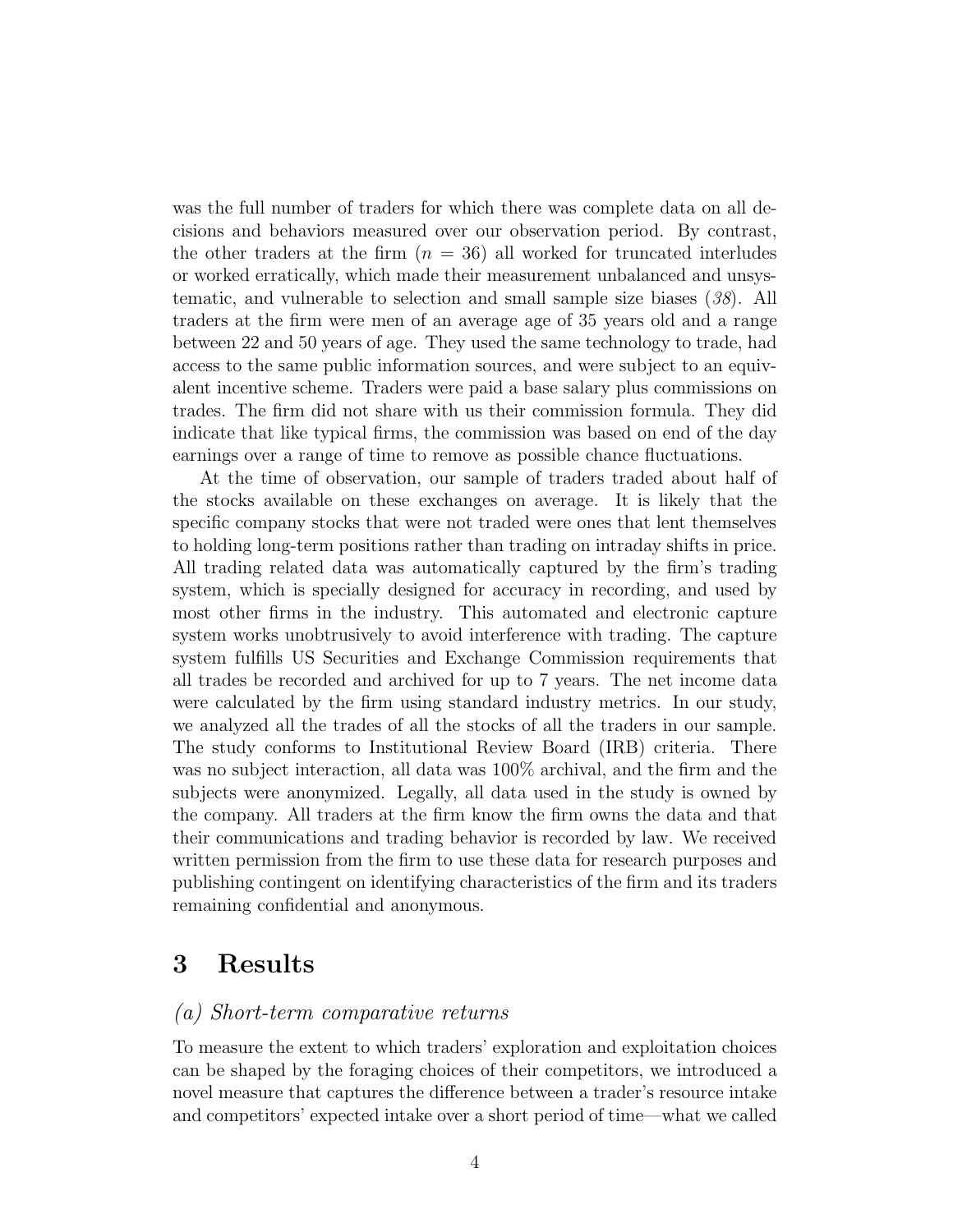short-term comparative return—and tested whether foraging choices can be explained by traders trying to maximize their daily short-term comparative returns.

The short-term comparative return associated with each transaction was calculated as the difference between actual traded prices decided on by each trader and the average prices in the market within a relevant time window. Since the anticipation of and response to the actions of competitors can be manifested by acting before them or by waiting and acting after them (*39–42*), we followed theory and defined context limits according to the smallest time window (5 minutes) where it has been shown that individual transactions can impact the returns of others in the market (*37*). For each trader i and each of his transactions j on day t, we defined the short-term comparative return as  $z_{ijt} = (\gamma)(T_{ijt} - \langle T_{st}^* \rangle)/\sigma_{T_{st}^*}$ , where  $T_{ijt}$  is the traded price and  $\langle T_{st}^* \rangle$  and  $\sigma_{T_{st}}$  are the average and standard deviation of stock s's price on day t within a five-minute interval, and  $\gamma = 1$  ( $\gamma = -1$ ) for selling (buying) transactions (Fig. 1). The stock's average price  $\langle T_{st}^* \rangle$  and standard deviation  $\sigma_{T_{st}}$  are a mirror of the foraging choices of competitors, since prices move according to the stock's consumption or demand (*28, 37*). These price statistics are computed using the WRDS database (*43*), which has all the recorded transactions made around the world for each stock. Thus  $z_{ijt} > 0$ and  $z_{ijt} < 0$  always indicate, respectively, a positive and negative short-term comparative return relative to the actions of competitors at that time.

To test how well the time window captures the changing foraging choices and depletion of resources over a period of time, we calculated lagged and leading short-term comparative returns  $z_{ijt}(\Delta)$  using the stock's average price  $\langle T_{st}^*(\Delta)\rangle$  and standard deviation  $\sigma_{T_{st}}(\Delta)$  within five-minute intervals 5 minutes before  $\Delta^-$  and respectively 5 minutes after  $\Delta^+$  the observed five-minute interval of each transaction. Again, we used the WRDS database (*43*) to calculate these values. If the distribution of lagged short-term comparative returns is similar to the actual distribution of short-term comparative returns then it would suggest that the prices within the actual time window are, in fact, representative of the actions of others over a recent short period of time and not simply artifacts of the five-minute interval. Using Wilcoxon signed rank test for testing paired and non-normally distributed distributions, we found that in 28 out of 30 traders the actual and lagged short-term comparative returns were significantly similar (Table 1), which confirms that the actual time window is a reasonable context to use. Additionally, we repeated the same analysis but with lags  $(\Delta^{-}, \Delta^{+})$  greater than 1 hour and found in all traders the actual and lagged returns were significantly different (Table 1), meaning that these prices are representative of the actions of others only in the short-term.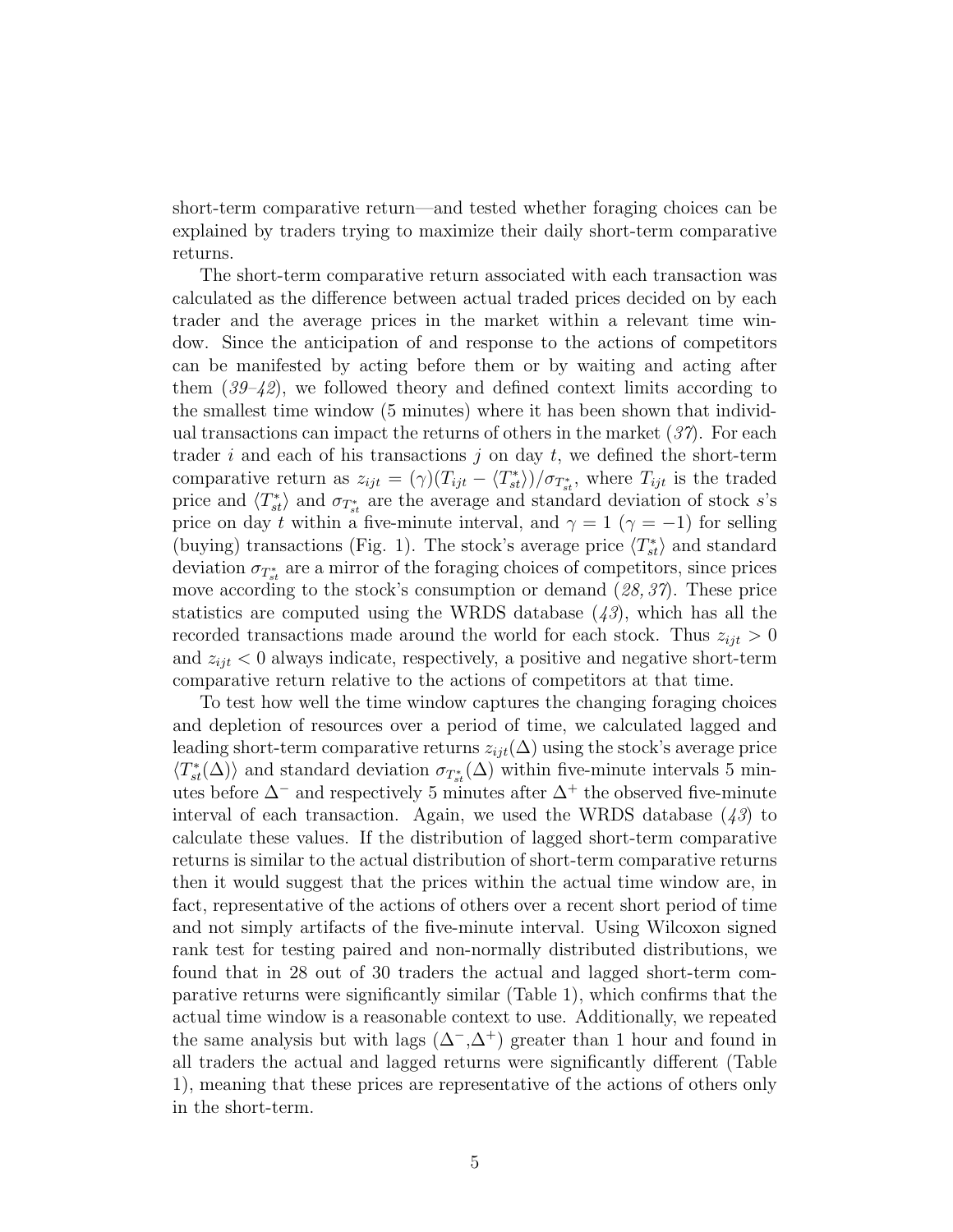To know whether traders' short-term comparative returns are associated with their foraging choices, we divided the total number  $N_{it}$  of transactions j of each trader i in day t according to their exploration index  $b_{ijt}$ , or trading patch, and their exploitation index  $q_{ijt}$ , or position within the patch. Figure 1 presents an illustrative example of how we divided the number of transactions. This example shows that a trader  $i$  in a day  $t$  had a total of 14 transactions (green bars) allocated in 4 different patches (gray regions). Regarding the exploration index, the first two transactions were characterized by  $b_{ijt} = 1$  for  $j = \{1, 2\}$ , the next 4 transactions by  $b_{ijt} = 2$  for  $j = \{3, 4, 5, 6\}$ , the next 6 transactions by  $b_{ijt} = 3$  for  $j = \{7, 8, 9, 10, 11, 12\}$ , and the last 2 transactions by  $b_{ijt} = 4$  for  $j = \{13, 14\}$ . Additionally, these transactions were characterized by their exploitation indices  $q_{i1t} = 1$ ,  $q_{i2t} = 2$ ,  $q_{i3t} = 1, q_{i4t} = 2, q_{i5t} = 3, q_{i6t} = 4, q_{i7t} = 1, q_{i8t} = 2, q_{i9t} = 3, q_{i10t} = 4,$  $q_{i11t} = 5, q_{i12t} = 6, q_{i13t} = 1$  and  $q_{i14t} = 2$ . Note that each time the trader visits a new patch, the exploitation index is reset to 1.

For each trader, we modeled short-term comparative returns as a function of the importance of exploration  $\beta_1$  and exploitation  $\beta_2$  using a multivariate regression model that takes the form  $z_{ijt} = \beta_0 + \beta_1 b_{ijt} + \beta_2 q_{ijt} + \epsilon$ . Table 1 indicates that both exploration and exploitation are negatively associated with short-term comparative returns. In line with optimal foraging theory, these results reveal diminishing payoffs per resource, i.e., daily comparative returns  $R_{it} = \sum_{j=1}^{j=N_{it}} z_{ijt}$  can decrease in proportion of the number of stocks exploited or explored.

To illustrate this point, we used  $\beta_1 = -0.002$  and  $\beta_2 = -0.02$  of one single trader, and assuming that in one particular day that trader made 65 transactions exploring 65 different patches, the trader would have  $R_{it}$  =  $\sum_{j=1}^{j=65} \hat{z}_{ijt} = -5.59$ , where  $\hat{z}_{ijt}$  are the predicted short-term comparative returns from the regression model without considering  $\beta_0$ , i.e., this decline is relative to the trader's average returns over the same transactions. In contrast, if the trader would have explored one single patch, the total returns would have changed to  $\hat{R}_{it} = -43.03$ . If one multiplies  $\hat{R}_{it}$  by say the average difference between traded price and average price in the market (\$0.13) times the average volume of stocks per transaction (300) in our data,  $\hat{R}_{it}$  translates into a *r* elative loss compared to the trader's average performance over the same transactions of  $\frac{1}{2} - \frac{218.01}{2}$  and  $\frac{1}{2} - \frac{1678.17}{2}$ , respectively. Note that this negative return is a relative measure of performance and should not be interpreted as the actual payoff. Instead, it reflects the possibility of different expected outcomes (*44*).

This resulting relative loss indicates that when foraging is compounded over many choices of exploitation and exploration, different activity patterns can impact the daily short-term comparative returns of traders. Similarly,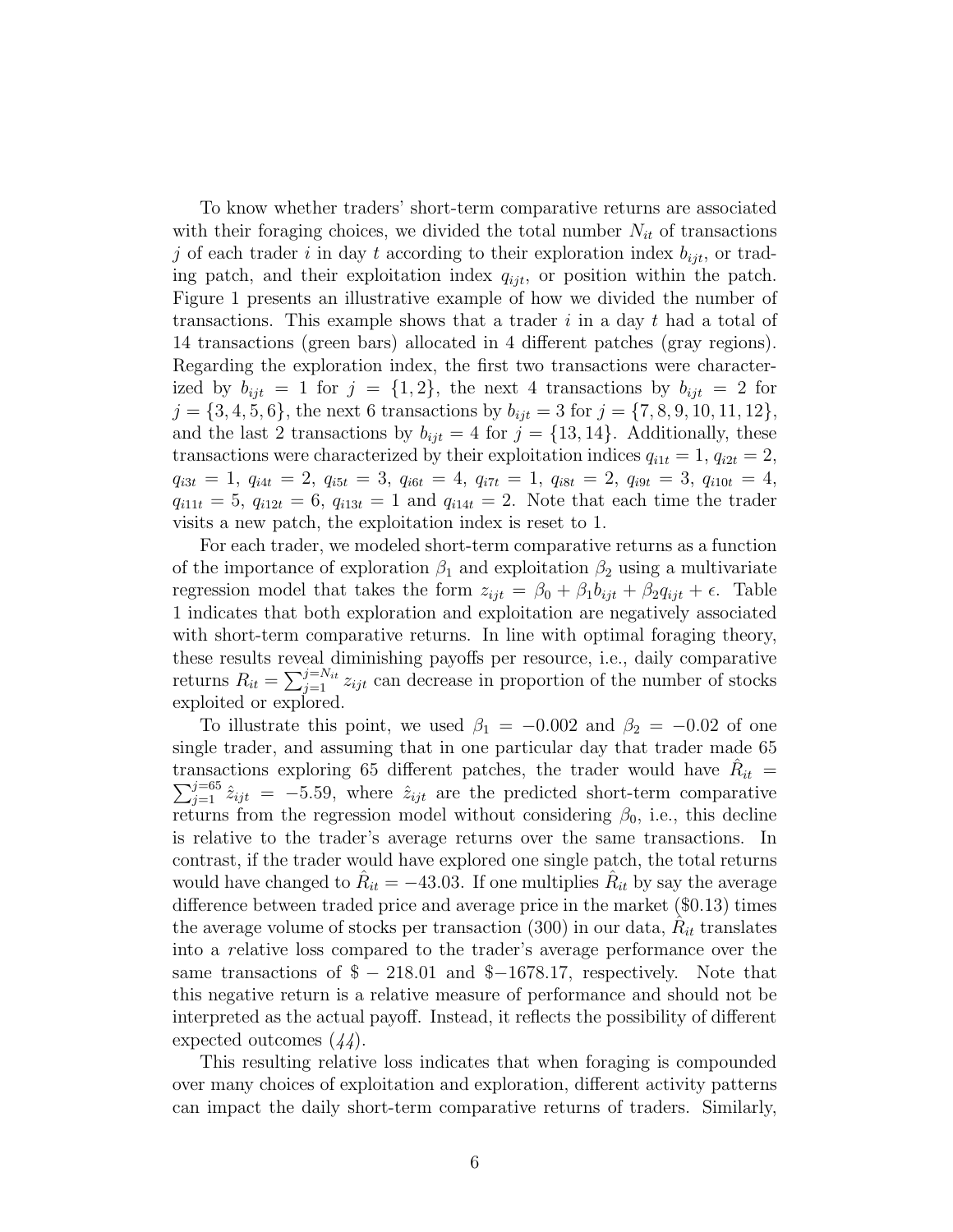the relative loss can also be examined by quantifying the decline in  $\hat{R}_{it}$  generated by exploitation and exploration patterns separately when considering a constant number of transactions per patch  $Q_{it}$ . Figure 3 shows that when considering exploration only, the lower the value of  $Q_{it}$  the higher the decline of  $\hat{R}_{it}$  (dashed line); and the opposite behavior is observed when considering exploitation only (solid line). Importantly, the relationship between exploitation and exploration patterns reveals that an optimal pattern for jointly maximizing traders'  $\hat{R}_{it}$  exists, i.e. the intersection between the two curves.

### *(b) Optimal short-term comparative returns*

To test whether traders' foraging choices respond to maximize their daily short-term comparative returns, we measured the extent to which the observed number of transactions per patch  $Q_{it}$  agreed with the optimal transactions per patch  $Q_{it}^*$ . To find  $Q_{it}^*$ , we used the equality of returns from the exploration and exploitation curves to describe the intersection point of the curves in order to then estimate the expected optimal number of transactions. Mathematically, we calculated the value that maximizes  $\hat{R}_{it}$  given by  $\left(\frac{Q_{it}^*}{2}\right)\left(Q_{it}^*+1\right)\left(\frac{\langle N_{it}\rangle\beta_2}{Q_{it}^*}\right)=\left(\frac{\langle N_{it}\rangle}{2Q_{it}^*} \right)\left(\frac{\langle N_{it}\rangle}{Q_{it}^*}+1\right)\left(Q_{it}^*\beta_1\right),$  where  $\langle N_{it}\rangle$  is the mean number of total transaction of trader i, and  $\beta_1$  and  $\beta_2$  are, respectively, the importance of exploration and exploitation taken from the multivariate regression model for each trader separately (Table 1). Thus, the expected optimal number of transaction per patch is the positive root of  $(Q_{it}^*)^2 + Q_{it}^*(1 - \frac{\beta_1}{\beta_2})$  $\frac{\beta_1}{\beta_2}$ ) —  $\frac{\langle N_{it}\rangle \beta_1}{\beta_2}$  $\frac{i t/\beta_1}{\beta_2}.$ 

Interestingly, we found that exploration and exploitation choices can, in fact, be explained by traders trying to maximize their daily short-term comparative returns. We measured the deviation between the optimal  $Q_{ij}^*$ and the distribution of actual values of  $Q_{ij}$  using the normalized model error (NME) for each individual case (*45*). Here, the NME was computed as the difference between  $Q_{ij}^*$  and the observed median value of  $Q_{ij}$  divided by the difference between the observed median value and the observed value of  $Q_{ij}$  at the 2.5% or 97.5% quantiles, depending on whether the optimal value is lower or larger than the observed median value. The NME makes no particular assumption about the distribution of observed values. NME values between  $(-1, 1)$  can be taken as cases where the optimal value is significantly similar to the observed values  $(45)$ . We found only 3 cases with NME values greater than 1 (Fig. 4). Importantly, this number of cases falls within the number of rejections [0, 4] that one would expect with 95% confidence from a Binomial model  $B(30, 0.05)$  (46). Thus, one cannot reject the hypothesis that this model is a good approximation to the observed exploration and exploitation choices of traders. Broadly, our findings reveal that traders'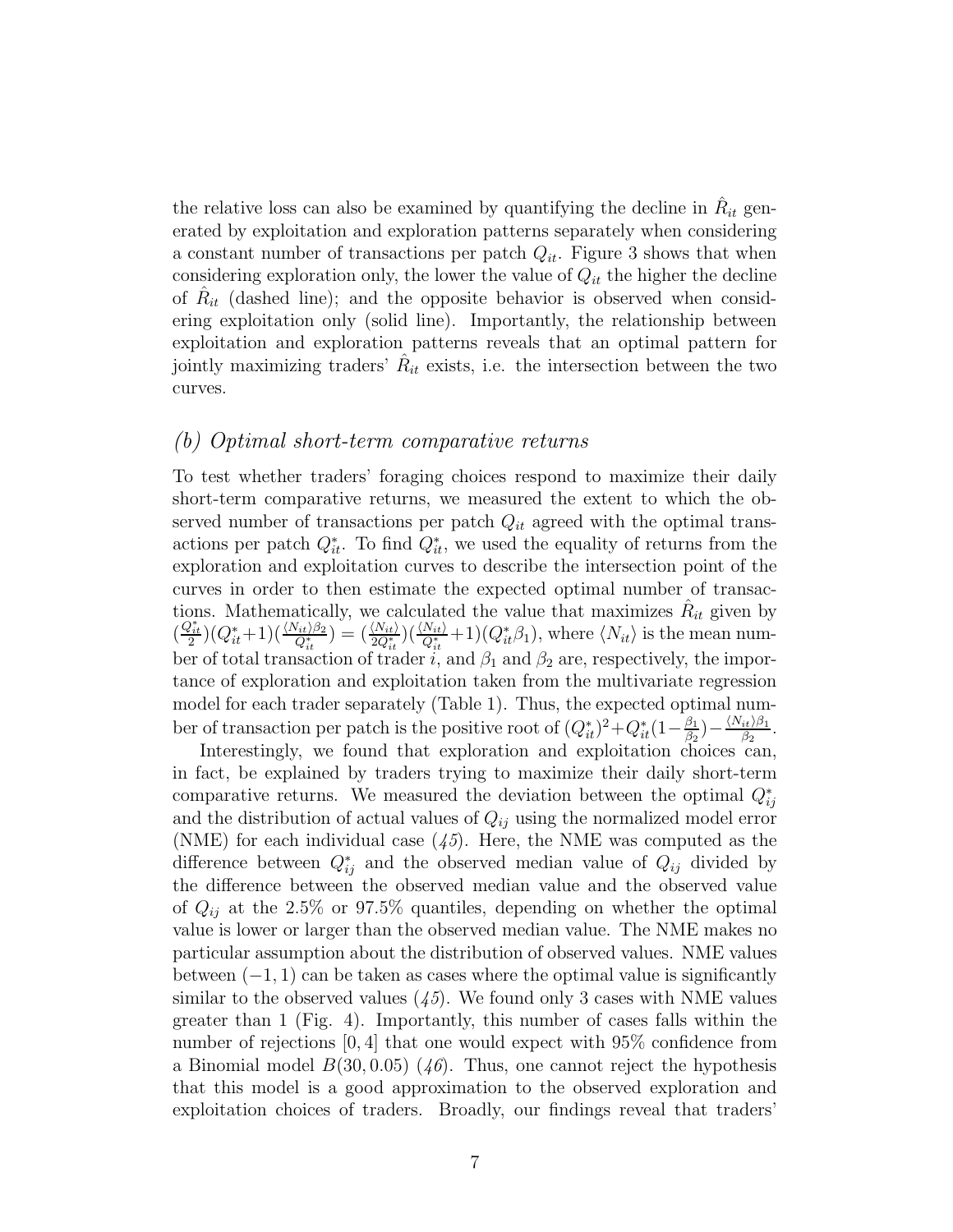choices can be explained by foraging heuristics that maximize their daily short-term comparative returns.

Finally, to test whether traders' choices are associated with their net income intake, we introduced two additional return metrics. The first metric, which we called actual relative return  $A_{it}$ , provides information about the amount of money made by traders relative to the expected amount made by competitors. It is calculated similar to the short-term comparative returns measure except that it does not take into account the standard deviation; and instead, it multiplies returns by the number of stocks sold or bought. The second metric, which we called net income intake,  $I_{it}$ , is simply the amount made by traders; it is does not compare it with competitors. Figure 5A shows a significant and positive association between short-term comparative returns and actual relative returns, confirming that traders' choices respond to short-term competition with other traders. In contrast, Figure 5B shows no association between comparative returns and net income intake, revealing a significant deviation between traders' short-term returns and their absolute returns. This suggest that traders' potential focus on short-term competition may come at the cost of missing net income optimizing opportunities.

### 4 Discussion

Optimal foraging theory has proven useful for understanding how the fitness and survivability of animals depends on the trade-off between effort expended and absolute resources gained. It has further been shown that human and nonhuman animals rarely make the core foraging trade-off independently: their foraging choices are influenced by the choices their competitors make. Nonetheless, the study of the relationship between optimal and real foraging choices remains nascent. Here we investigated whether the exploration and exploitation choices of day traders can be explained by short-term exploitative competition. Traders' foraging choices may be more abstract, stochastic, and rapid than foraging choices in physical environments, yet the same mechanisms may underpin the allocation of vast financial and material resources under competition (*32, 47–50*).

Our study analyzed the investing choices made by a cohort of 30 day traders at one firm. By analogy to foraging in the physical world, these traders sought to find the most beneficial compromise between the costs and benefits of continued foraging within a patch (i.e., consecutively buying and selling of the same stock) or switching to forage in a new patch (i.e., trading a different stock), where the returns to trading are affected by the foraging choices made by competitors. We measured traders' short-term com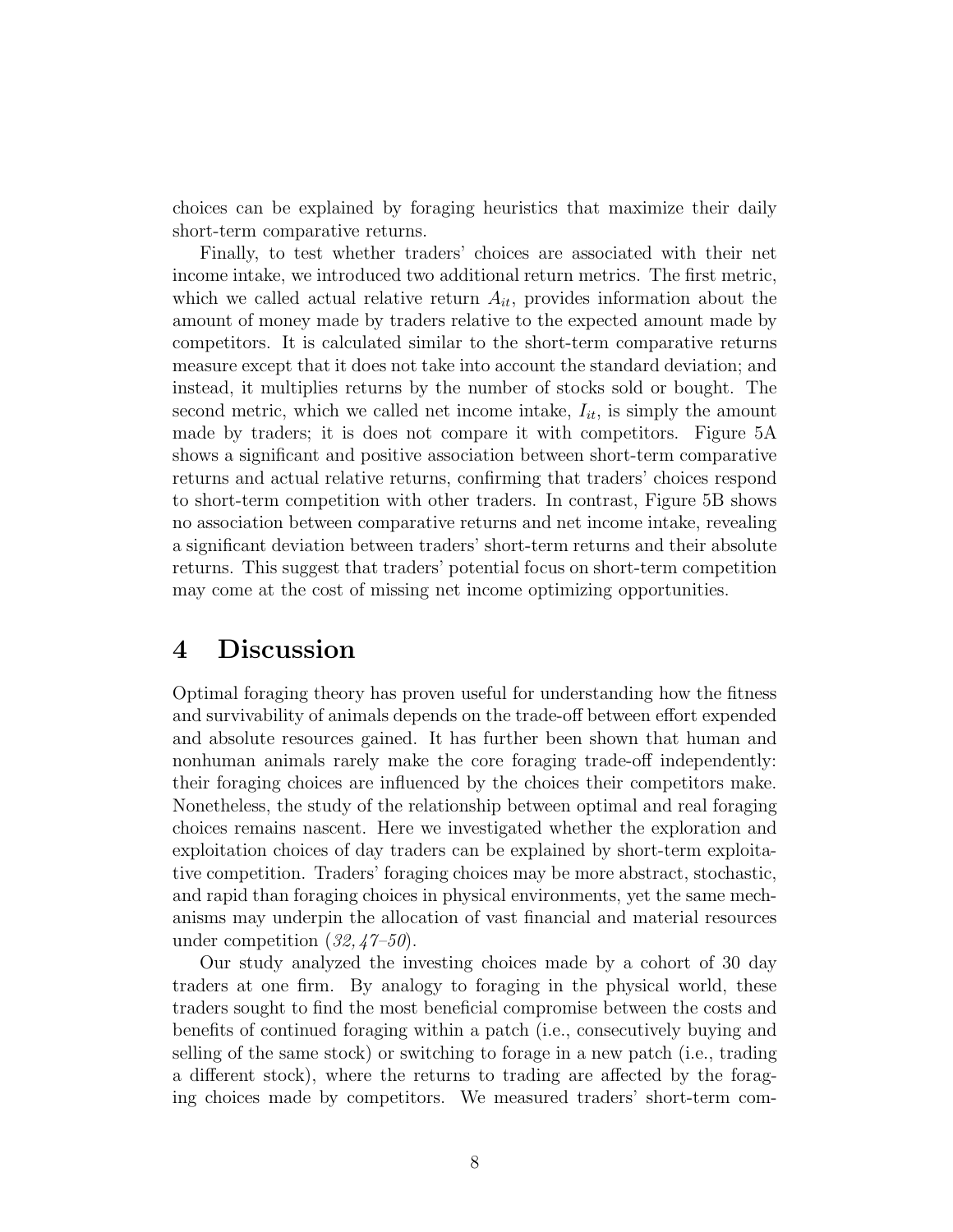parative returns as the marginal difference between their actual returns to trading a stock and the mean returns possible based on the competitors' foraging choices in the market within a relevant period of time. We found that traders' short-term comparative returns are subject to an important tradeoff between exploration and exploitation. We could not reject the hypothesis that traders' exploration and exploitation choices can be explained by traders following short-term choices that focus on maximizing their daily short-term comparative returns. While a complete determination of the drivers of these choices is beyond our analysis, one possible account for the observed behavior is that traders first visit the patch in which they do best, then next best, and so on. Thus, traders may choose patches that descend in worth, assuring at least early success, while limiting exposure to unpredictable shifts in competition in a patch that might create losses for the trader (*44*). Such trading choices, however, may be different under new algorithmic trading where price transactions are previously fixed (*37*).

Foraging animals appear to optimally decide what patch of resources will offer the best returns to their efforts and how long to stay in a patch before moving onto the next best patch. Remarkably, our findings revealed that stock traders' trading choices can be explained by similar foraging heuristics that respond to short-term competition with other traders. However, there were important differences too. We found no one-best relationship between different trading choices and net income intake, suggesting that traders' choices can be short-term win oriented and, paradoxically, maybe maladaptive for absolute market returns (*51, 52*). This implies that traders' net income intake might be more strongly associated to global outcomes, social contagion, or sporadic big losses and wins (*28, 29, 32*). While the same problem is not true of animal foraging since the resources gained from each patch are also the net payoffs, it would be interesting to investigate whether maladaptive foraging behavior can arise under rapid changing environments. In financial settings, it remains to see the extent to which this deviation between short-term choices and net income intake can influence the instability of markets.

## Acknowledgements

We thank Alex Bentley, Esteban Freidin, Cristián Huepe, Rudolf Rohr, and Michael Schnabel for useful comments on a previous draft. Funding was provided by the Kellogg School of Management, Northwestern University, the Northwestern University Institute on Complex Systems (NICO), and the Army Research Laboratory under Cooperative Agreement W911NF-09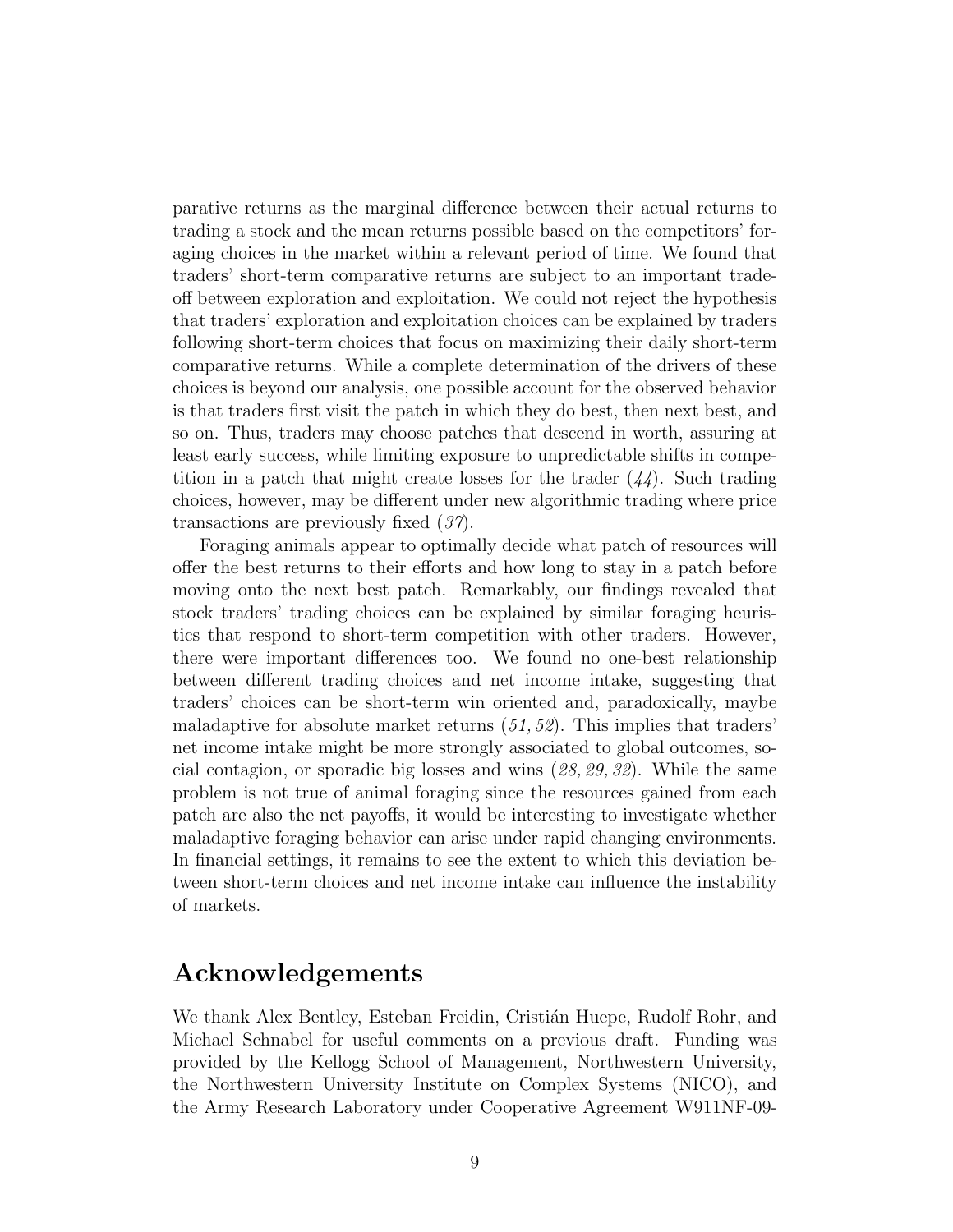2-0053. NSF VOSS grant (OCI-0838564). SS also thanks CONACYT.

### References

- 1. Green, R. F. 1984 Stopping rules for optimal foragers. *American Naturalist* 123, 30-43.
- 2. Cooper, W. E. & Frederick, W. G. 2007 Optimal time to emerge from refuge. *Biological J. of the Linnean Society* 91, 375-382.
- 3. Cooper, W. E. & Wilson, D. S. 2007 Sex and social costs of escaping in the striped plateau lizard Sceloporus virgatus. *Behavioral Ecology* 18, 764-768.
- 4. MacArthur, R. H. & Pianka, E. R. 1966 On the optimal use of a patchy environment. *American Naturalist* 100, 603-609.
- 5. Emlen, J. M. 1966 The role of time and energy in food preference. *American Naturalist* 100, 611-617.
- 6. Stephens, D. W. & Krebs, J. R. 1986 *Foraging Theory.* (Princeton: Princeton University Press).
- 7. Pyke, G. H. 1984 Optimal foraging theory: A critical review. *Ann. Rev. Ecol. Syst.* 15, 523-575.
- 8. McDiarmid, C. F. & Rilling, M. E. 1965 Reinforcement delay and reinforcement rate as determinants of schedule preference. *Psychon. Sci.* 2, 195-196.
- 9. Bateson, M., Healy, S. D. & Hurly, T. A. 2003 Context-dependent foraging decisions in rufous hummingbirds. *Proc. R. Soc. Lond. B* 270, 1271-1276.
- 10. Stephens, D. W., Kerr, B. & Fernández-Juricic, E. 2004 Impulsiveness without discounting: the ecological rationality hypothesis. *Proc. R. Soc. Lond. B* 271, 2459-2465.
- 11. Houston, A. I., McNamara, J. M. & Steer, M. D. 2007 Violations of transitivity under fitness maximization. *Biol. Lett.* 3, 365-367.
- 12. Pompilio, L. & Kacelik, A. 2010 Context-dependent utility overrides absolute memory as a determinant of choice. *Proc. Nat. Acad. Sci. of USA* 107, 508-512.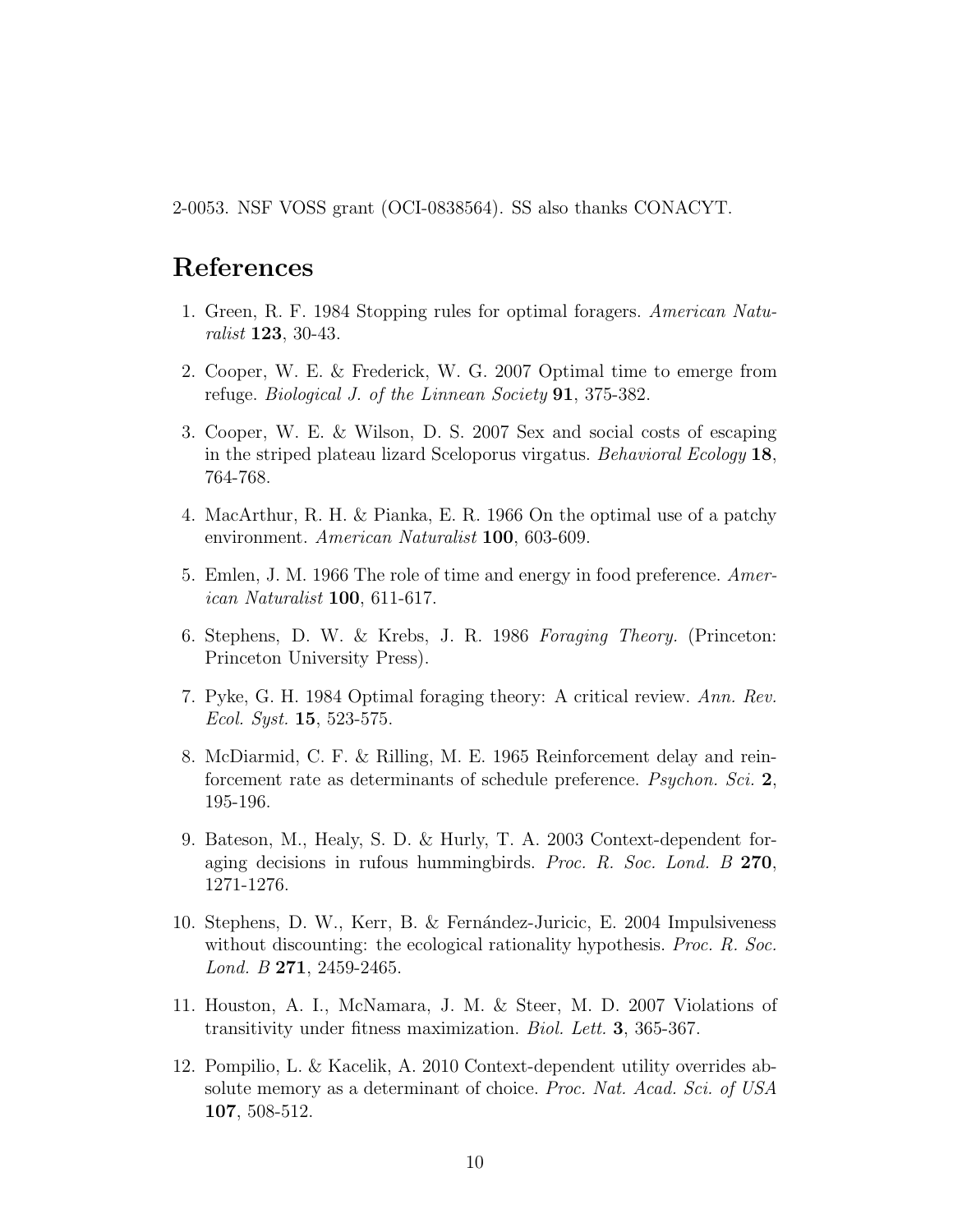- 13. Freidin, E. & Kacelnik, A. 2011 Rational choice, context dependence, and the value of information in European starlings. *Science* 334, 1000-1002.
- 14. Simon, H. A. 1956 Rational choice and the structure of the environment. *Psychological Review* 63, 129-138.
- 15. Kahneman, D. & Tversky, A. 1979 Prospect theory: An analysis of decision under risk. *Econometrica* 47, 263-291.
- 16. Novemsky, N. & Kahneman, D. 2005 The boundaries of loss aversion. *Journal of Marketing Research* 42, 119-128.
- 17. Thaler, R. H. 1985 Mental accounting and consumer choice. *Marketing Science* 4, 199-214.
- 18. Haigh, M. S. & List. J. A. 2005 Do Professional Traders Exhibit Myopic Loss Aversion? An Experimental Analysis. *The Journal of Finance* 60, 523-534.
- 19. Park, T. 1954 Experimental studies of interspecific competition. II. Temperature, humidity and competition in two species of Tribolium. *Physiol Zool* 27, 177-238.
- 20. Park, T. 1962 Beetles, competition, and poplations. *Science* 138, 1369- 1375.
- 21. Grover, J. P. 1997 *Resource competition.* (London: Chapman and Hall).
- 22. Vahl, W. K., et al. 2005 The mechanisms of interference competition: two experiments on foraging waders *Behav. Ecol.* 16, 845-855.
- 23. Dall, S. R., Mcnamara, J. M. & Cuthill, I. C. 1999 Interruptions to foraging and learning in a changing environment. *Anim. Behav.* 57, 233- 241.
- 24. Le Lann, C., et al. 2008 Do past experience and competitive ability influence foraging strategies of parasitoids under interspecific competition? *Ecological Entomology* 33, 691-700.
- 25. Whitehouse, M. E. A. & Lubin, Y. 1999 Competitive foraging in the social spider Stegodyphus dumicola. *Anim. Behav.* 58, 677-688.
- 26. Mitchell, W. A., et al. 1990 The effect of competition on foraging activity in desert rodents: Theory and experiments. *Ecology* 71, 844-854.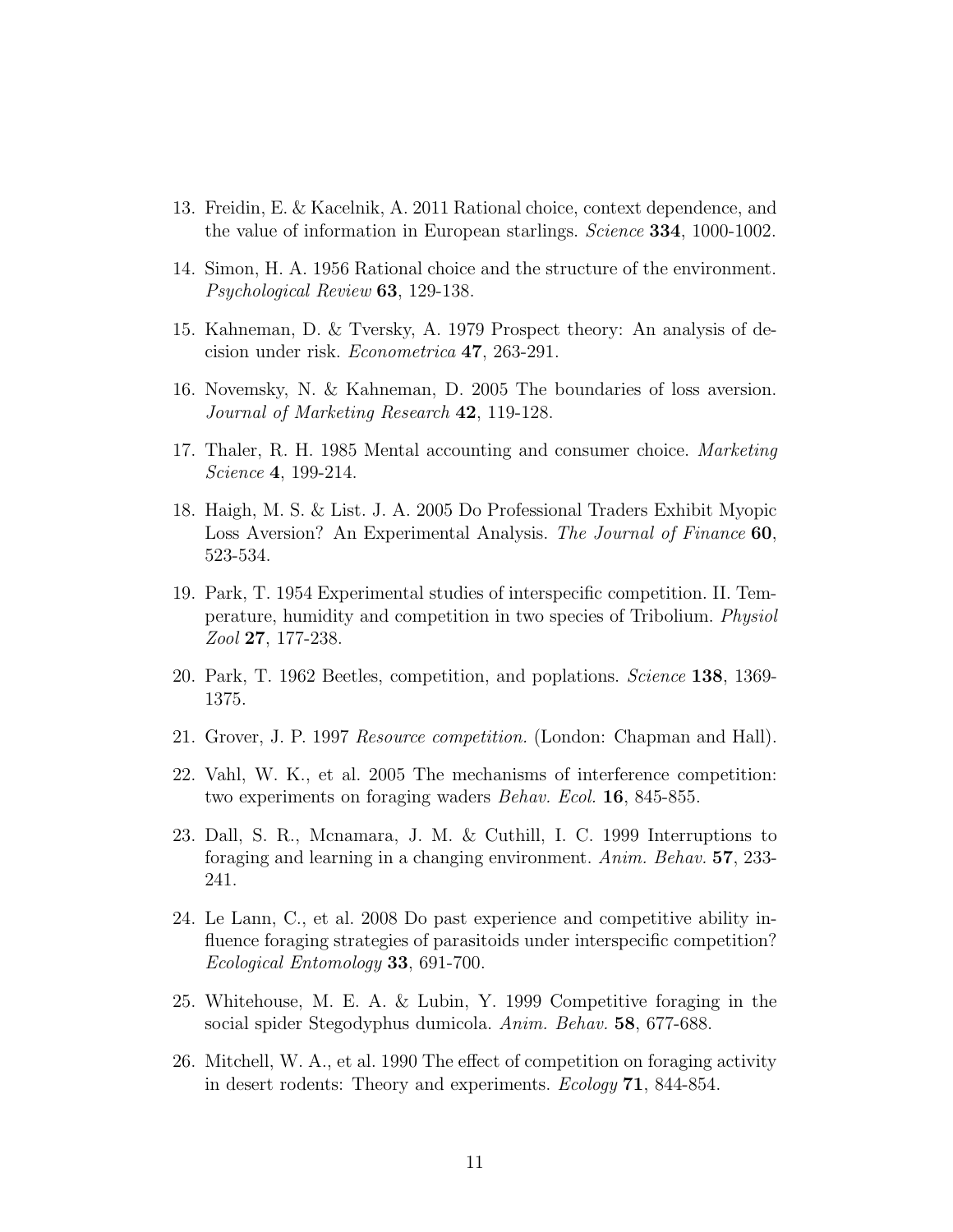- 27. Holt, R. D. & Kotler, B. P. 1987 Short-term apparent competition *American Naturalist* 130, 412-430.
- 28. Kirman, A. 2011 *Complex Economics: Individual and collective rationality.* (New York: Routledge).
- 29. Saavedra, S., Stouffer, D. B., Uzzi, B. & Bascompte, J. 2011 Strong contributors to network persistence are the most vulnerable to extinction. *Nature* 478, 233-235.
- 30. Saavedra, S., Duch, J. & Uzzi, B. 2011 Tracking traders' understanding of the market using e-communication data. *PLoS ONE* 6, e26705.
- 31. Haldane, A. G. & May, R. M. 2011 Systemic risk in banking ecosystems. *Nature* 469, 351-355.
- 32. Saavedra, S., Hagerty, K. & Uzzi, B. 2011 Synchronicity, instant messaging, and performance among financial traders. *Proc. Natl. Acad. Sci. USA.* 108, 5296-5301.
- 33. Hamilton, R. Vohs, K. D., Sellier, A. L. & Meyvis, T. 2011 Being two minds: Switching mindsets exhausts self-regulatory resources. *Organizational Behavior and Human Decision Processes* 115, 13-24.
- 34. Danziger, S., Levav, J. & Avnaim-Pesso, L. 2011 Extraneous factors in judicial decisions. *Proc. Natl. Acad. Sci. USA.* 108, 6889-6892.
- 35. Monsell, S., Sumner, P. & Waters, H. 2003 Task-set reconfiguration with predictable and unpredictable task switches. *Memory & Cognition* 31, 327-342.
- 36. Minear, M. & Shah, P. 2008 Training and transfers effects in task switching. *Memory & Cognition* 36, 1470-1483.
- 37. Moro, E., Vicente, J., Moyano, L. G., Gerig, A., Farmer, J. D. Vaglica, G., Lillo, F. & Mantegna, R. N. 2009 Market Impact and Trading Profile of Hidden Orders in Stock Markets. *Phys. Rev. E* 80, e066102.
- 38. Gardner, R. 1998 Unobservable individual effects in unbalanced panel data. *Economics Letters* 58, 39-42.
- 39. Carmerer, C. 2003 *Behavioral game theory: Experiments in strategic interaction.* (Princeton, NJ: Princeton Univ. Press).
- 40. Sutton, R. S. & Barto, A. G. 1998 *Reinforcement learning: An introduction.* (Cambridge, Ma: MIT Press).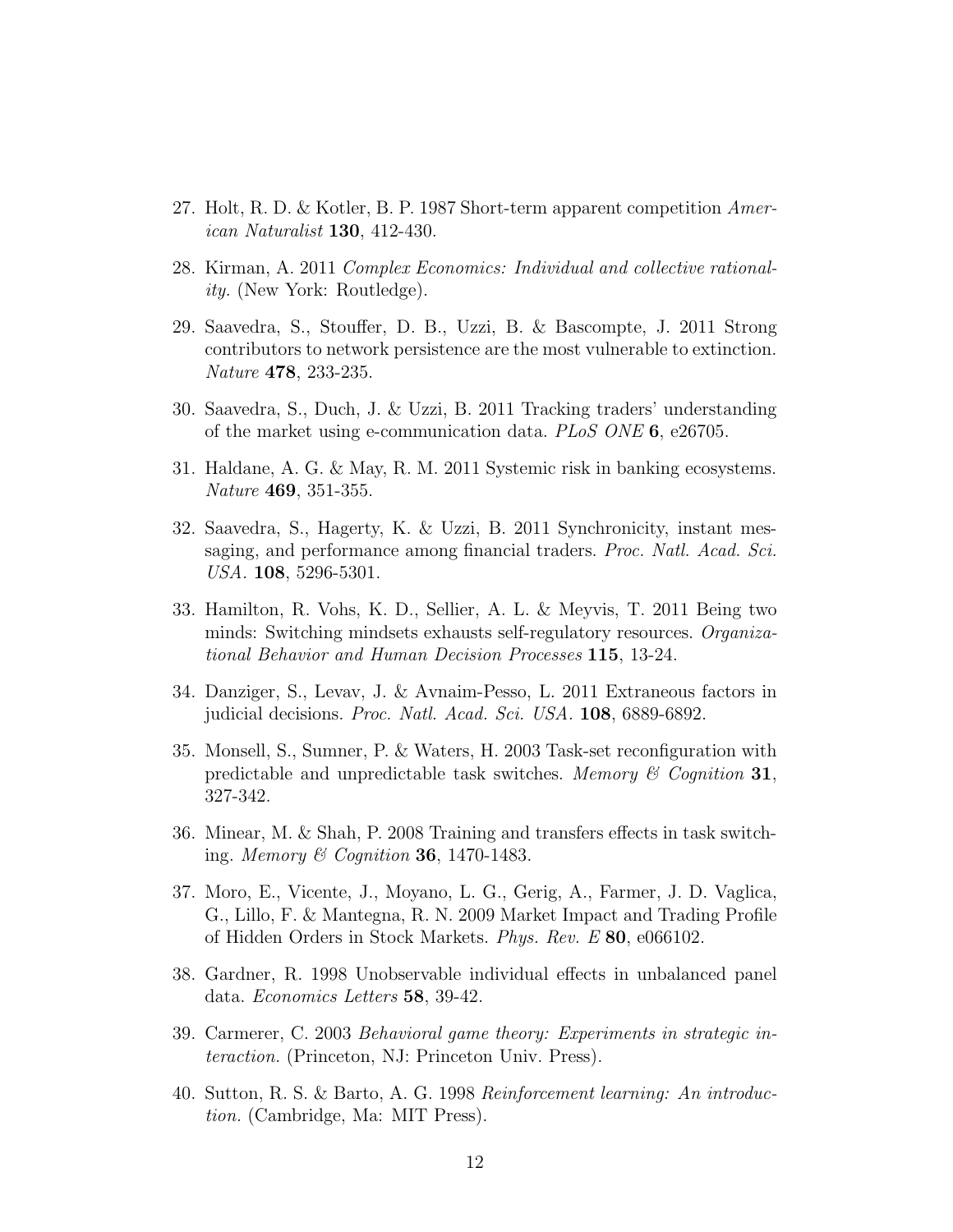- 41. Zhu, L., Mathewson, K. E. & Hsu, M. 2012 Dissociable neural representations of reinforcement and belief prediction errors underlie strategic learning. *Proc. Natl. Acad. Sci. USA.* 109, 1419-1424.
- 42. Kuhnen, C. M. & Knutson, B. 2005 The neural basis of financial risk taking. *Neuron* 47, 763-770.
- 43. WRDS, <https://wrds-web.wharton.upenn.edu/wrds/>.
- 44. Rode, C., Cosmides, L., Hell, W. & Tooby, J. 19999 When and why do people avoid unknown probabilities in decision under uncertainty? Testing some predictions from optimal foraging theory *Cognition* 72, 269-304.
- 45. Pires, M. M., Prado, P. I. & Guimares Jr., P. R. 2011 Do Food Web Models Reproduce the Structure of Mutualistic Networks? *Plos ONE* 6, e27280.
- 46. Malmgren, R. D., Stouffer, D. B., Campanharo, A. S. L. O. & Amaral, L. A. N. 2009 On Universality in Human Correspondence Activity. *Science* 325, 1696-1700.
- 47. Coates, J. M., Gurnell, M. & Rustichinid, A. 2009 Second-to-fourth digit ratio predicts success among high-frequency financial traders. *Proc. Natl. Acad. Sci. USA.* 106, 623-628.
- 48. Hill, T. P. 2009 Knowing when to stop. *American Scientist* 97, 126-133.
- 49. Payne, S. J., Duggan, G. B. & Neth, H. 2007 Discretionary Task Interleaving: Heuristics for Time Allocation in Cognitive Foraging. *J. of Experimental Psychology: General* 136, 370-388.
- 50. McDermott, R., Fowler, J. H. & Smirnov, O. 2008 On the Evolutionary Origin of Prospect Theory Preferences. *J. of Politics* 70, 335-350.
- 51. Barber, B. M. & Odean, T. 2000 Trading is hazardous to your wealth: the common stock performance of individual investors. *J. of Finance* 5, 773-806.
- 52. Barber, B. M. & Odean, T. 2002 Online Investors: So the Slow Die First? *Review of Financial Studies* 15, 455-487.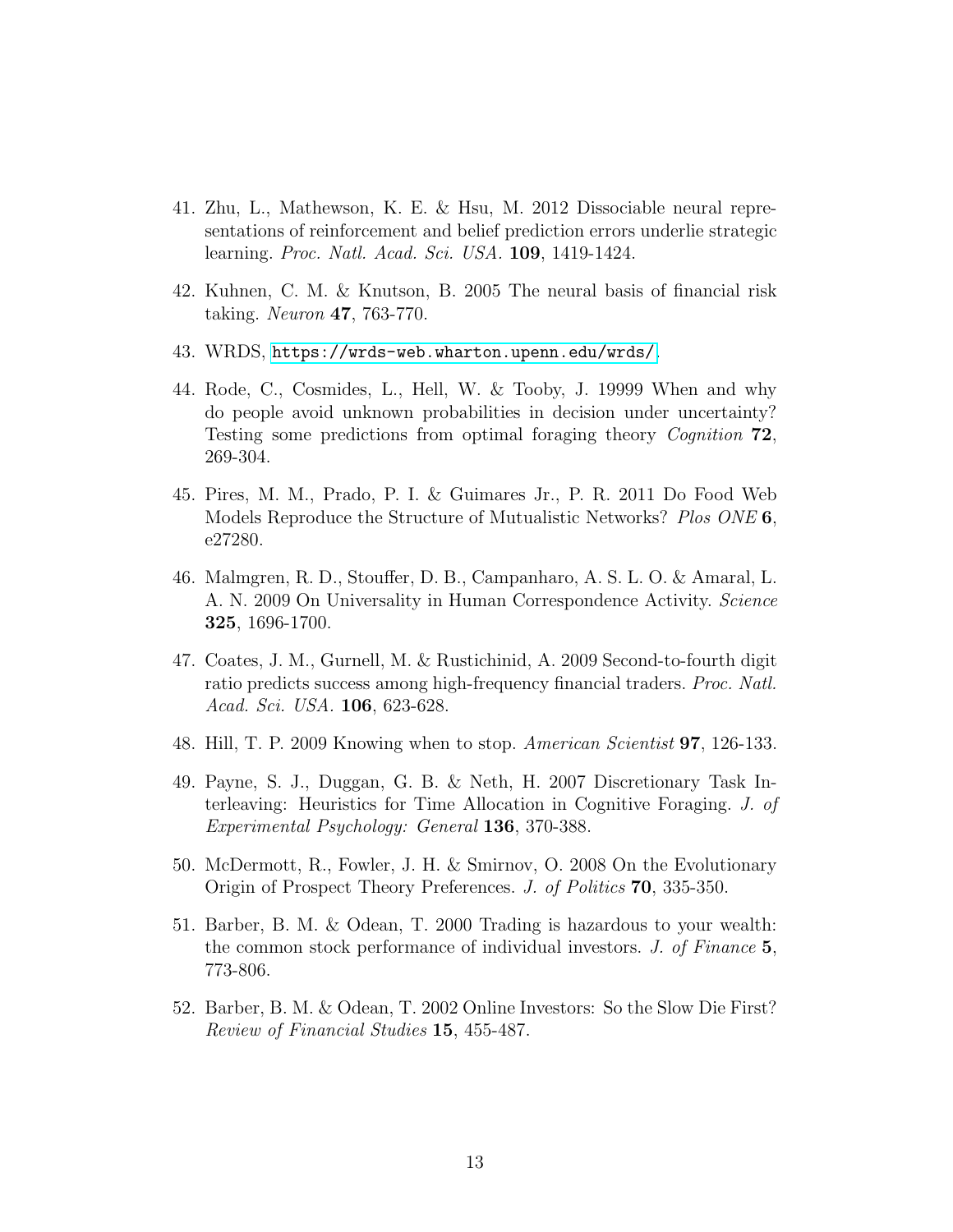| Trader | $\boldsymbol{n}$ | $\langle N_{it} \rangle$ | $z_{5min}$ | $z_{1hr}$ | B <sub>0</sub>       | $B_1$                | B <sub>2</sub>       | $\rho_{rel}$    | $\rho_{abs}$ |
|--------|------------------|--------------------------|------------|-----------|----------------------|----------------------|----------------------|-----------------|--------------|
| -1     | 3420             | 32.3                     | 0.45       | $-10.724$ | $-0.144(-0.0681)$ ** | $-0.002(0.0006)^*$   | $-0.021(0.0029)$ *   | $0.74***$       | 0.141        |
| 2      | 5049             | 59.9                     | 1.16       | $-9.659$  | $-0.095(0.0069)^*$   | $-0.002(0.0005)$ **  | $-0.017(0.0016)^*$   | $0.711***$      | $-0.029$     |
| 3      | 10112            | 37.0                     | $-0.46$    | 6.032     | $-0.158(0.0231)$ *** | $-0.001(0.0013)$     | $-0.002(0.0002)^{*}$ | $0.527***$      | 0.062        |
| 4      | 3324             | 37.3                     | $-0.42$    | $-7.001$  | $-0.085(0.0424)$ **  | $-0.002(0.0002)^{*}$ | $-0.023(0.0045)$ **  | $0.597***$      | $-0.101$     |
| 5      | 27278            | 87.0                     | $-1.99$    | 10.23     | $0.05(0.0206)$ **    | $-0.003(0.0004)$ *** | $-0.011(0.0022)$ *** | $0.44***$       | $-0.007$     |
| 6      | 36869            | 105.2                    | 0.76       | 8.007     | $0.254(0.0305)$ ***  | $-0.001(0.0004)$ *** | $-0.008(0.0031)$ *** | $0.59***$       | 0.1          |
| 7      | 32345            | 107.1                    | 0.99       | 14.146    | $-0.28(0.0061)$ ***  | $-0.001(0.0001)$ *** | $-0.009(0.0004)$ **  | $0.505***$      | 0.042        |
| 8      | 31290            | 95.2                     | 0.83       | $-6.345$  | $0.018(0.0101)*$     | $-0.005(0.0001)$ **  | $-0.002(0.0129)$     | $0.322***$      | $0.279***$   |
| 9      | 7359             | 81.3                     | 0.23       | $-12.343$ | $-0.301(0.0571)$ *** | $-0.001(0.0002)^{*}$ | $-0.012(0.0019)^*$   | $0.551***$      | $-0.055$     |
| 10     | 5671             | 46.8                     | $-1.35$    | 13.234    | $0.208(0.0379)$ ***  | $-0.002(0.0005)$ *** | $-0.25(0.0081)$ ***  | $0.161**$       | $-0.008$     |
| 11     | 3752             | 36.2                     | 0.38       | $-9.811$  | $0.482(0.0316)$ ***  | $-0.003(0.0008)^*$   | $-0.004(0.0011)^{*}$ | $0.567***$      | $-0.042$     |
| 12     | 7478             | 74.2                     | 0.68       | 5.046     | $-0.281(0.0281)$ *** | $-0.001(0.0004)$ *** | $-0.004(0.0012)$ **  | $0.524***$      | 0.091        |
| 13     | 18835            | 60.9                     | 0.12       | $-14.345$ | $-0.171(0.016)$ ***  | $-0.003(0.0009)$ *** | $-0.022(0.001)^*$    | $0.418***$      | $-0.064$     |
| 14     | 9690             | 64.2                     | $-2.21$    | $-8.549$  | $-0.21(0.0214)$ ***  | $-0.005(0.0005)$ **  | $-0.003(0.0018)^*$   | $0.414***$      | 0.044        |
| 15     | 8845             | 56.1                     | $-0.44$    | $-3.408$  | $-0.115(0.0205)$ *** | $-0.002(0.0006)$ *** | $-0.018(0.0026)$ *** | $0.49***$       | $-0.023$     |
| 16     | 22289            | 95.5                     | $-1.79$    | $-8.786$  | $0.49(0.034)$ ***    | $-0.013(0.0032)$ *** | $-0.098(0.0004)$ *** | $0.318***$      | $-0.371***$  |
| 17     | 19712            | 66.1                     | $-0.79$    | $-9.125$  | $0.038(0.0026)$ *    | $-0.004(0.0019)$ **  | $-0.007(0.0014)$ *** | $0.669***$      | $-0.288***$  |
| 18     | 4938             | 47.8                     | 1.11       | 13.419    | $-0.222(0.0282)$ *** | $-0.002(0.0008)$ *** | $-0.019(0.004)$ ***  | $0.748***$      | 0.002        |
| 19     | 20661            | 66.3                     | $-1.87$    | 14.218    | 0.006(0.021)         | $-0.002(0.0006)$ *** | $-0.076(0.0055)$ *** | $0.233***$      | 0.141        |
| 20     | 2923             | 38.1                     | $-1.52$    | $-4.528$  | $-0.243(0.1078)$ **  | $-0.003(0.0019)^{*}$ | $-0.006(0.0028)^*$   | $0.456***$      | 0.012        |
| 21     | 11714            | 44.2                     | 2.99       | $-9.342$  | $-0.237(0.0177)$ **  | $-0.005(0.0008)^*$   | $-0.04(0.019)$ *     | 0.078           | $-0.087$     |
| 22     | 6123             | 51.3                     | $-0.66$    | $-6.695$  | $-0.209(0.0285)$ *** | $-0.001(0.0006)^*$   | $-0.023(0.0061)$ **  | $0.655***$      | $-0.072$     |
| 23     | 10924            | 30.8                     | $-0.80$    | 11.989    | $0.032(0.0137)^*$    | $-0.003(0.0013)$ **  | $-0.015(0.0059)$ **  | $0.465***$      | $-0.544***$  |
| 24     | 2432             | 9.3                      | 1.42       | $-8.487$  | $0.377(0.0885)$ **   | $-0.001(0.0003)$ **  | $-0.034(0.013)$ ***  | $0.713***$      | $-0.101$     |
| 25     | 3987             | 40.2                     | $-1.42$    | 4.476     | $0.165(0.0421)$ ***  | $-0.009(0.0022)$ **  | $-0.077(0.011)$ ***  | $0.553^{***}\,$ | 0.002        |
| 26     | 3014             | 83.2                     | 0.12       | $-7.729$  | $0.395(0.0378)$ ***  | $-0.001(0.0004)$ *** | $-0.023(0.0025)$ *** | $0.921***$      | 0.566        |
| 27     | 5125             | 22.3                     | $-1.63$    | $-4.325$  | $-0.046(0.0081)^*$   | $-0.003(0.0005)^*$   | $-0.026(0.0111)^*$   | $0.942***$      | $-0.311$     |
| 28     | 3947             | 44.6                     | 1.38       | 9.987     | 0.001(0.0953)        | $-0.002(0.0009)^*$   | $-0.011(0.0062)^{*}$ | $0.598***$      | $-0.056$     |
| 29     | 4921             | 55.8                     | 1.45       | 8.696     | $0.152(0.0811)$ **   | $-0.002(0.0007)^*$   | $-0.012(0.0045)^{*}$ | $0.176*$        | $0.252**$    |
| 30     | 2848             | 72.1                     | $-1.34$    | 3.198     | $0.633(0.0688)$ ***  | $-0.015(0.0067)^*$   | $-0.045(0.0032)^{*}$ | $0.944**$       | $-0.771***$  |

Table 1: Traders' detailed information. For each trader, the table shows the total number transactions made  $n$  and the mean number of daily transactions  $\langle N_{it} \rangle$  over the observation period. The Wilcoxon signed rank tests  $z_{5min}$ and  $z_{1hr}$  for lags of 5 mins and 1hr respectively. Note that values of  $z >$ |2| are considered statistically significant. The coefficients  $B_0$ ,  $B_1$  and  $B_2$ taken from the multivariate regression model that takes the form  $z_{ijt} = \beta_0 + \beta_0$  $\beta_1 b_{ijt} + \beta_2 q_{ijt} + \epsilon$ . (·) corresponds to standard errors. The correlation values  $\rho_{rel}$  and  $\rho_{abs}$  correspond, respectively, to the association of daily short-term comparative returns  $R_{it}$  with actual relative returns  $A_{it}$  and net income intake  $I_{it}$  (see text). \*, \*\* and \*\*\* correspond, respectively, to statistical significance levels of 10, 5 and 1 percent. Calculations are performed with software Stata.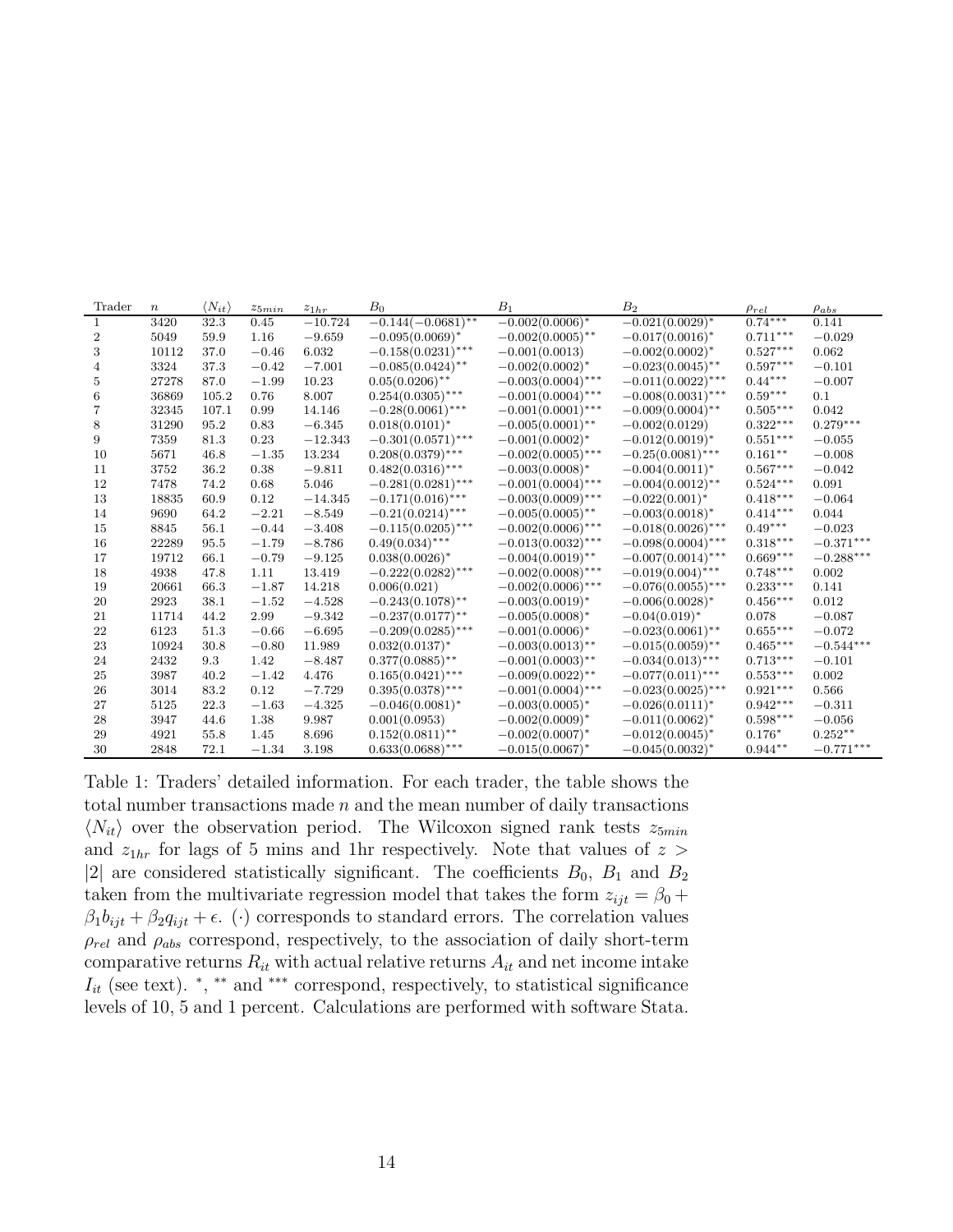

Figure 1: Foraging choices. The figure shows an illustrative example of a trading activity from a single trader. Gray boxes correspond to the different trading patches (Roman numerals) of sequential transactions of the same stock. Note that patches are separated when two consecutive transactions belong to a different stock. Arabic numerals represent the exploitation index of each transaction within its trading patch. The upper gray region is a zoom to transaction 3 within trading patch II. This transaction took place at 12:37:23 hrs, where the trader bought GOOG stock at 317.05 USD. The stock's market price during the 5-minute window between 12:35 hrs and 12:40 hrs was  $\langle 316.14 \rangle \pm 0.105$ (s.d.). Therefore, the short-term comparative return (see text) of this transaction can be calculated as  $z_{ijt} = (-1) \frac{317.05 - 316.14}{0.105}$ −10.38. This suggests that this was a negative short-term comparative return for that time and choice in specific.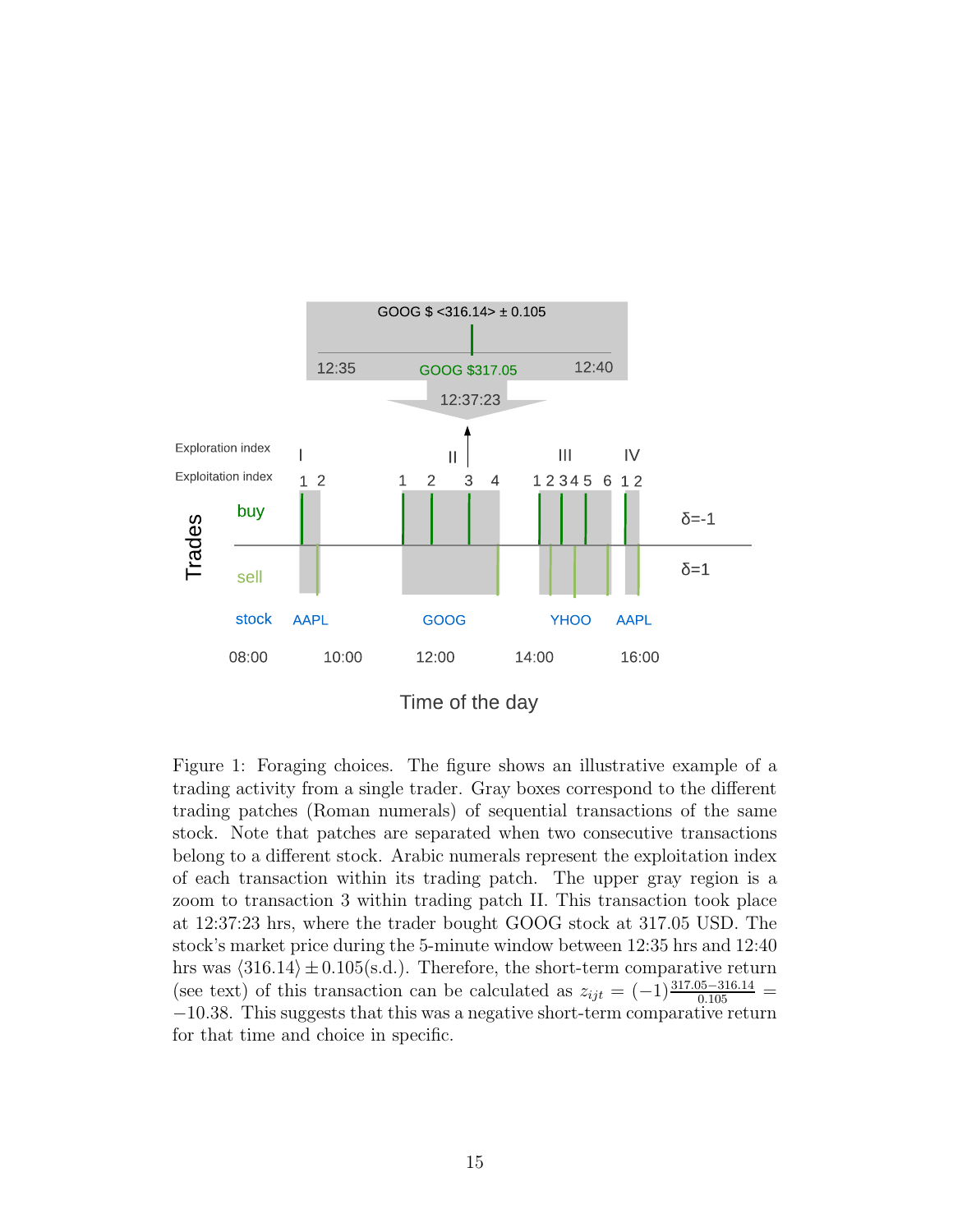

Figure 2: Individual trading activity. A and B show the cumulative distribution of the number of total transactions and number of patches visited each day by each trader. In our data, most of the traders typically  $(> 90\%$  of the time) made more than 10 transactions and made more than 3 switches per day.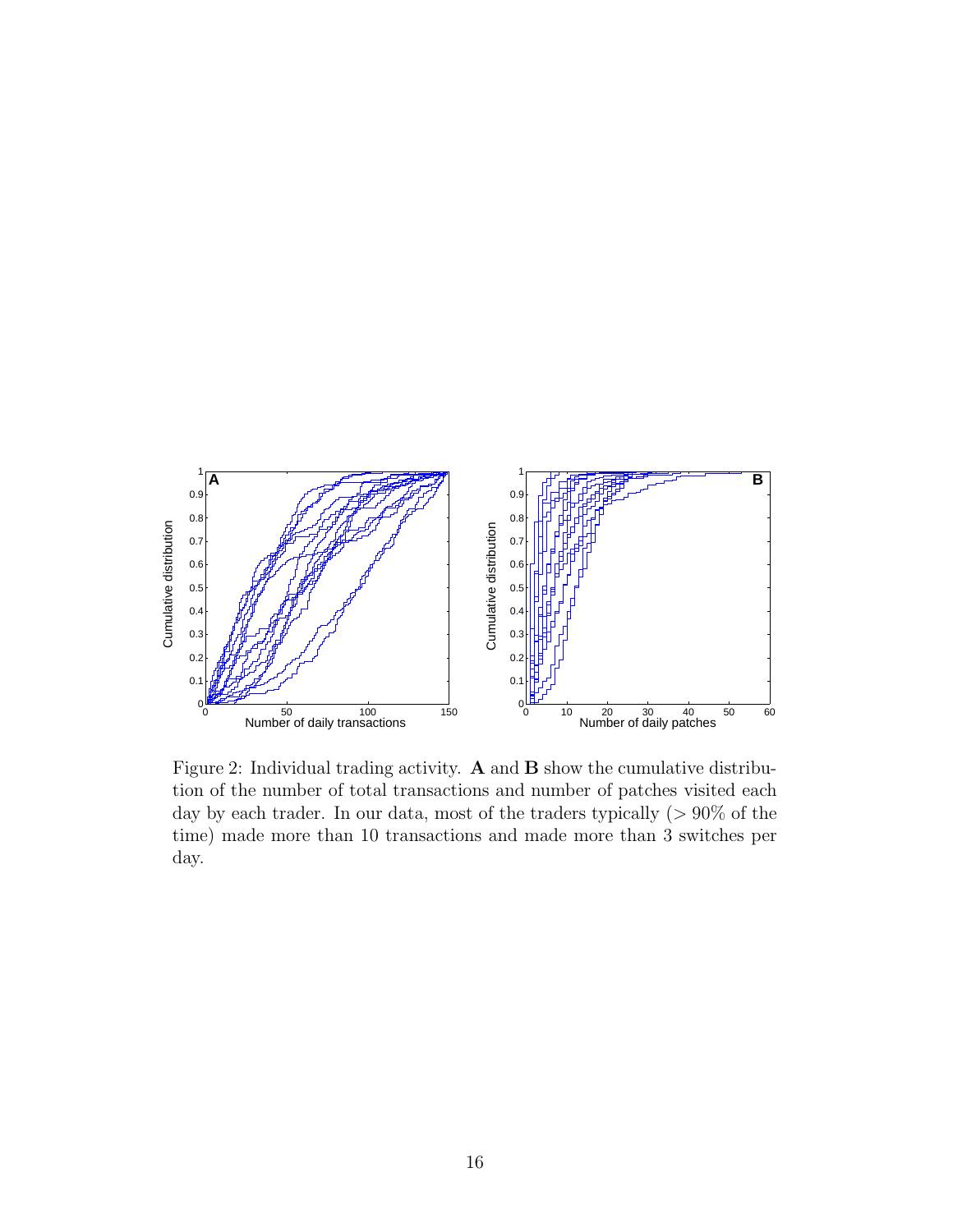

Figure 3: Importance of foraging choices over daily short-term returns. The figure shows an illustrative example of the relationship between daily or daily short-term comparative returns  $\hat{R}_{it}$  and different exploration and exploitation choices as given by a constant number of transactions per patch  $Q_{it}$ . In the example, we considered a trader with  $N_{it} = 65$ ,  $\beta_1 = 0.002$  and  $\beta_2 = 0.02$ .  $\hat{R}_{it} = \sum_{j=1}^{j=65} \hat{z}_{ijt}$ , where  $\hat{z}_{ijt}$  are the predicted short-term comparative returns from the regression model (see text). When considering exploration only, the lower the value of  $Q_{it}$  the higher the decline of  $R_{it}$  (dashed line); and the opposite behavior is observed when considering exploitation only (solid line). Importantly, this reveals that an optimal pattern for jointly maximizing traders'  $\hat{R}_{it}$  exists, i.e. the intersection between the two curves.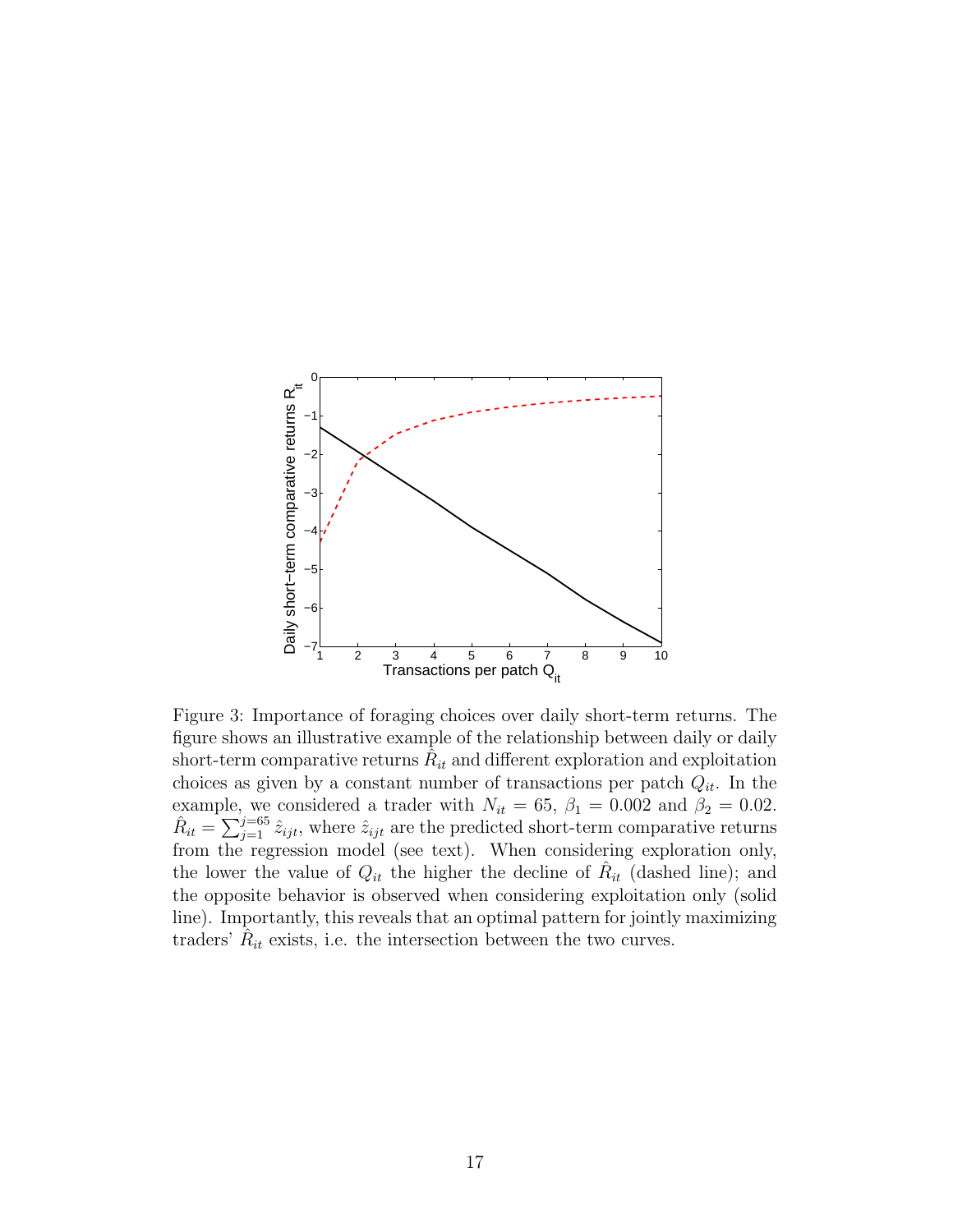

Figure 4: Optimal vs. real foraging choices. For each trader, the figure shows the normalized model errors (NME) between the optimal number of transactions per patch  $Q_{ij}^*$  and the distribution of actual values of  $Q_{ij}$ . Here, the NME was computed as the difference between  $Q_{ij}^*$  and the observed median value of  $Q_{ij}$  divided by the difference between the observed median value and the observed value of  $Q_{ij}$  at the 2.5% or 97.5% quantiles, depending on whether the optimal value is lower or larger than the observed median value. The NME makes no particular assumption about the distribution of observed values. NME values between  $(-1, 1)$  can be taken as cases where the optimal value is significantly similar to the observed values (*45*). We found only 3 cases with NME values greater than 1 (Fig. 4). Importantly, this number of cases falls within the number of rejections [0, 4] that one would expect with 95% confidence from a Binomial model  $B(30, 0.05)$  (46). Thus, one cannot reject the hypothesis that this model is a good approximation to the observed exploration and exploitation choices of traders.